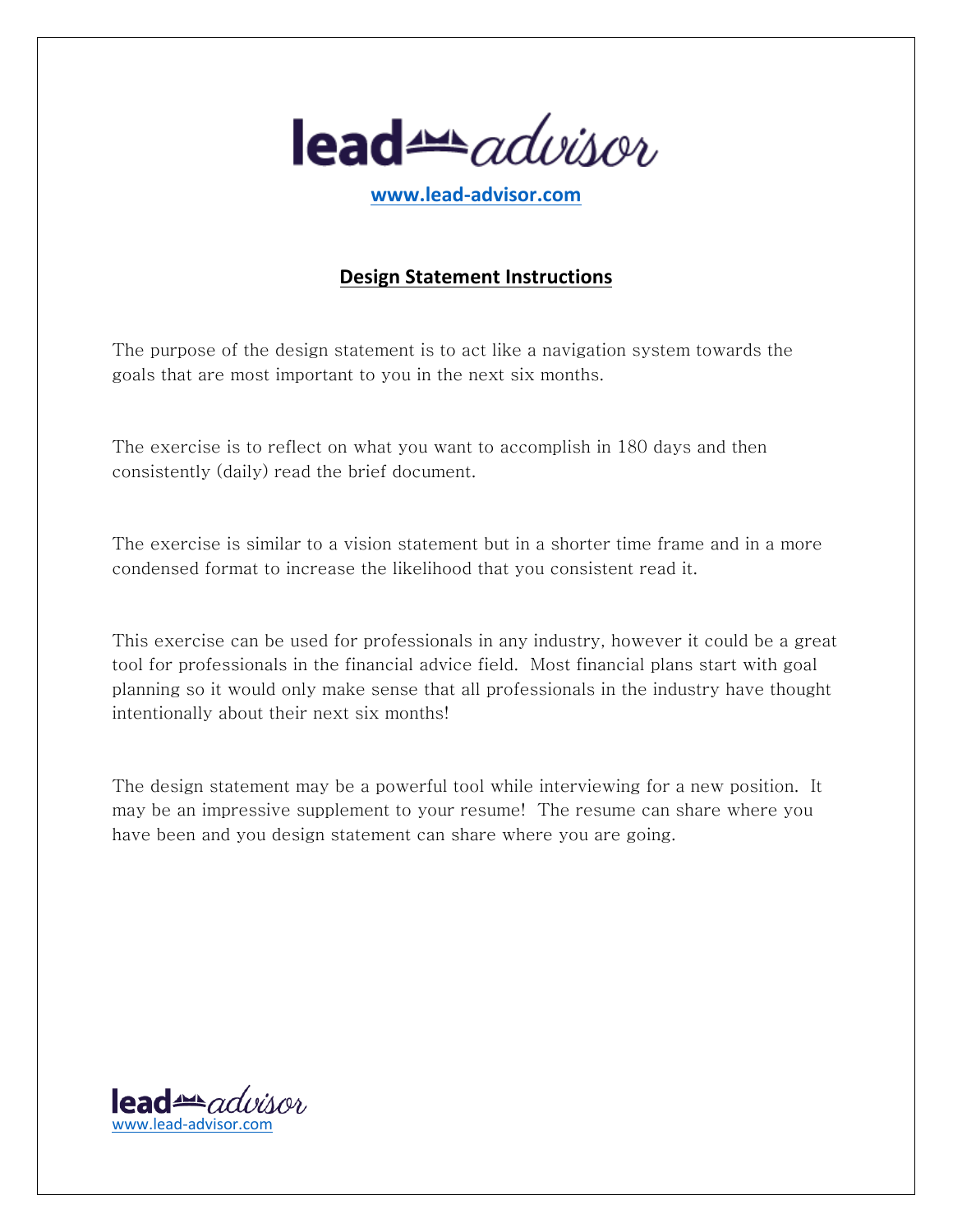Your Name Here

## My Design Statement +



Write the future reflection date, no more than six months away.

It is……day, month, date, year…. I am at \_\_\_\_\_\_\_\_\_\_\_\_\_ and am feeling \_\_\_\_\_\_\_\_\_\_\_\_\_\_\_\_\_.

Next, write three statements in the present tense (not future) on what you will focus on or change within the time period to ensure you achieve your goals.

Clearly state the most important measurable goals to achieve in this time period. Be clear, concise and specific. Do not commit to more than three goals.

Add pictures that will help you visualize the attainment of your goal, the items you need to focus on or the perhaps the other people in your life that will benefit from the achievement of your goals.

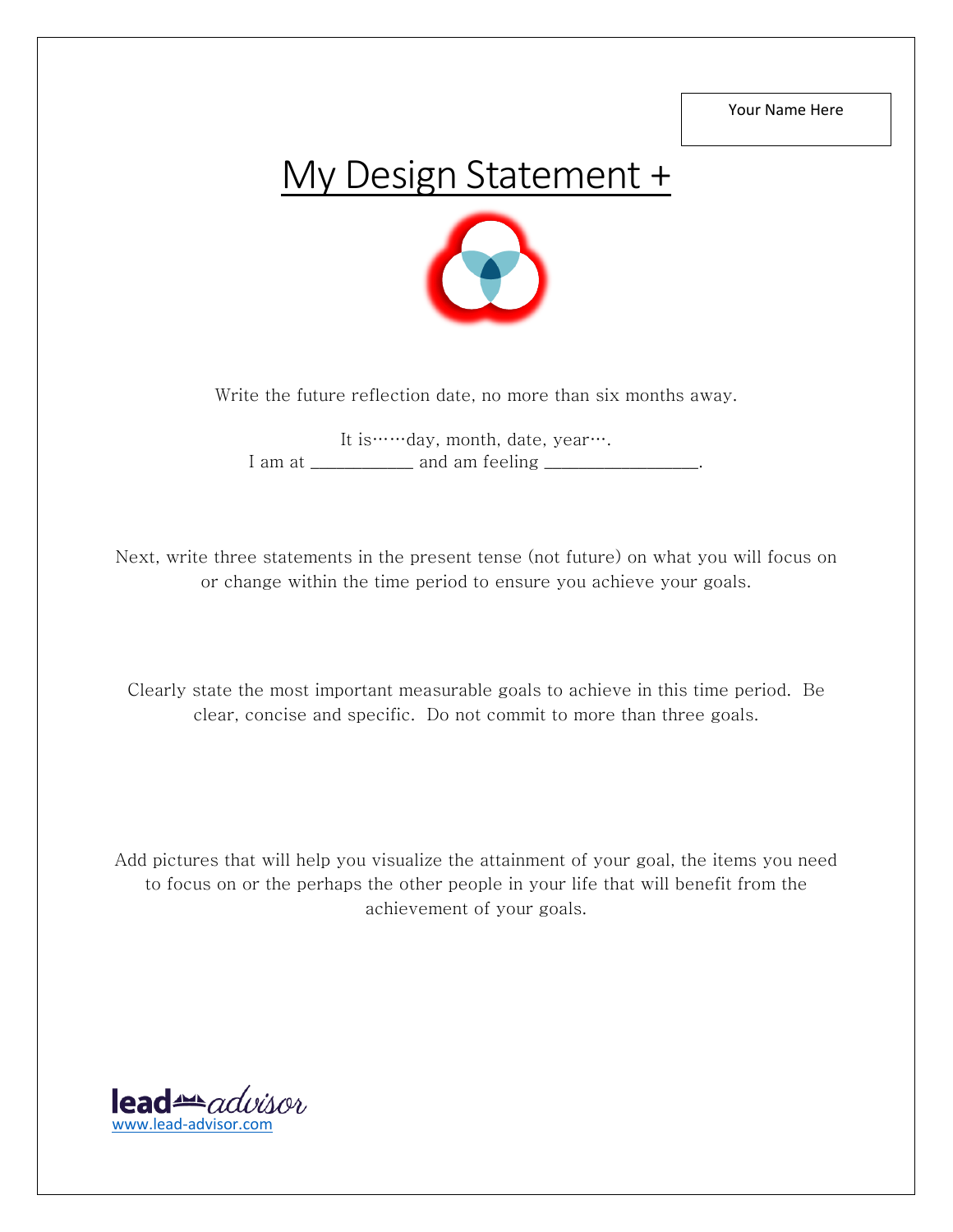Jane Sample

## My Design Statement +



It is December  $31<sup>st</sup>$ , 2021.

I am spending the holiday weekend at Snowy Slopes ski resort celebrating a great finish to the year.

Over the past six months I have focused on:

- Sticking to a consistent and ideal calendar every day
- Studying for my CFP for an hour a day, every weekday
- Speaking up and asking for more direction when I need it

Over the past six months I have accomplished:

- Helping the practice get to 25% growth rate for the second half of the year
	- Helped the practice attract 12 new clients
	- Spending 1 afternoon per month, besides holidays, with my daughter







 $\text{lead}$  advisor www.lead-advisor.com